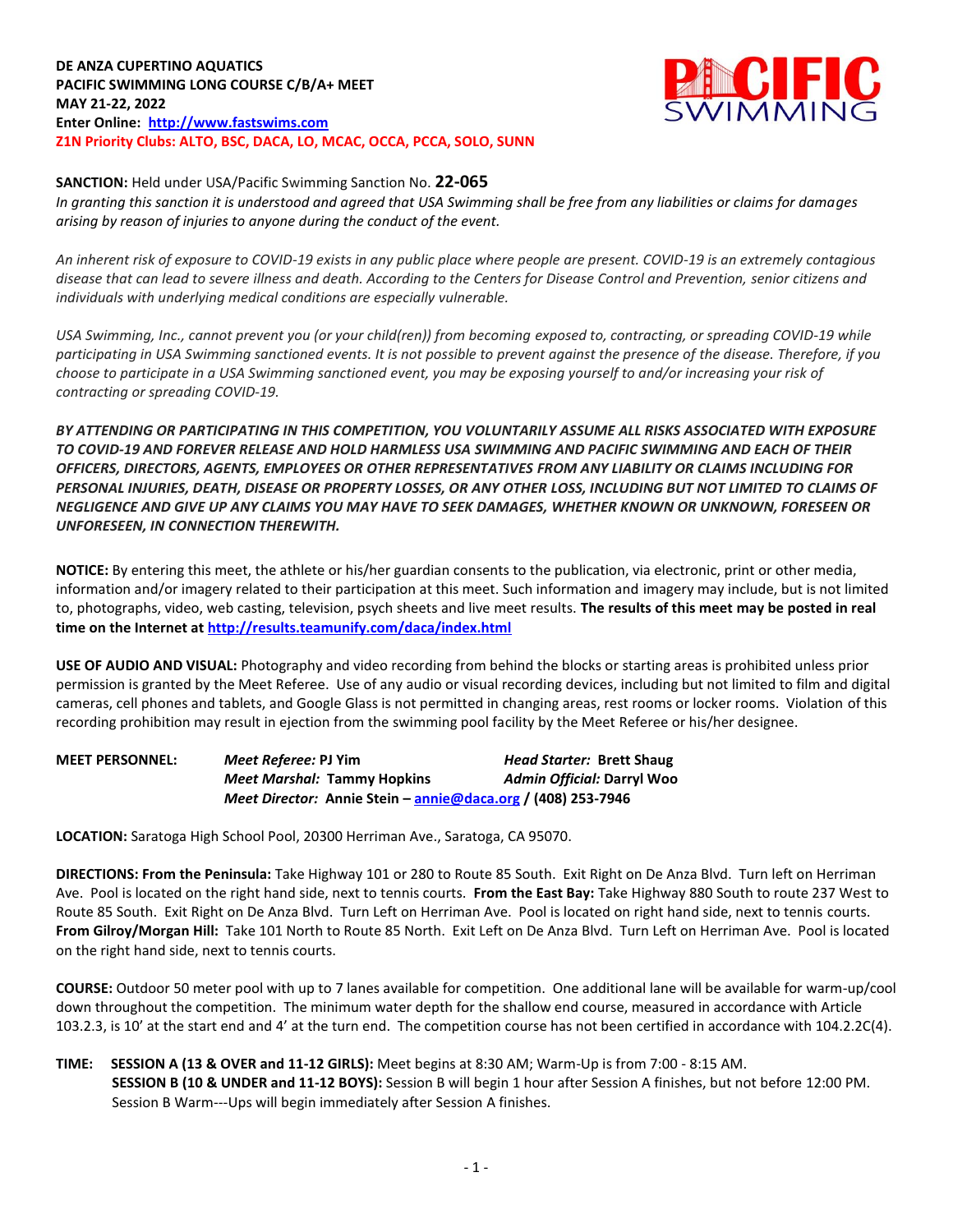**RULES: •** Current USA and Pacific Swimming rules and warm-up procedures will govern the meet. A copy of these procedures will be posted at the Clerk-of-Course.

• The local facilities guidelines, restrictions and interpretation of the local public health guidelines shall be followed at this meet.

• All applicable adults participating in or associated with this meet, acknowledge that they are subject to the provisions of the USA Swimming Minor Athlete Abuse Prevention Policy ("MAAPP"), and that they understand that compliance with the MAAPP policy is a condition of participation in the conduct of this competition.

- All events are timed finals.
- All events will swim fast to slow.
- Athletes may compete in **a maximum of three (3)** events per day.
- All athletes ages 12 and under should complete competition within four (4) hours.

• Entries will be accepted until the number of splashes exceeds the estimated time line, per the "Four-Hour Rule," based on the athletes age and gender.

**•** If local conditions warrant it the Meet Referee, with the concurrence of the Meet Director, may require a mandatory scratch down. Immediate cash refunds will be made for any mandatory scratches.

• **All coaches and deck officials must wear their USA Swimming membership cards in a visible manner.** 

**•** Athletes entered in the 400 Freestyle and/or 400 IM must have achieved a USA-S Motivational "B" time for their age group and gender. Athletes in the 400 Freestyle and/or 400 IM must provide their own timers.

**UNACCOMPANIED ATHLETES:** Any USA-S athlete-member competing at the meet must be accompanied by a USA Swimming member-coach for the purposes of athlete supervision during warm-up, competition and warm-down. If a coach-member of the athlete's USA-S Club does not attend the meet to serve in said supervisory capacity, it is the responsibility of the athlete or the athlete's legal guardian to arrange for supervision by a USA-S member-coach. The Meet Director or Meet Referee may assist the athlete in making arrangements for such supervision; however, it is recommended that such arrangements be made in advance of the meet by the athlete's USA-S Club Member-Coach.

**RACING STARTS:** Athletes must be certified by a USA-S member-coach as being proficient in performing a racing start, or must start the race in the water. It is the responsibility of the athlete or the athlete's legal guardian to ensure compliance with this requirement.

**RESTRICTIONS:** • Smoking and the use of other tobacco products is prohibited on the pool deck, in the locker rooms, in spectator

- seating, on standing areas and in all areas used by athletes, during the meet and during warm-up periods.
- Sale and use of alcoholic beverages is prohibited in all areas of the meet venue.
- No glass containers are allowed in the meet venue.
- No propane heater is permitted except for snack bar/meet operations.
- All shelters must be properly secured.
- Deck Changes are prohibited.

• Destructive devices, to include but not limited to, explosive devices and equipment, firearms (open or concealed), blades, knives, mace, stun guns and blunt objects are strictly prohibited in the swimming facility and its surrounding areas. If observed, the Meet Referee or his/her designee may ask that these devices be stored safely away from the public or removed from the facility. Noncompliance may result in the reporting to law enforcement authorities and ejection from the facility. Law enforcement officers (LEO) are exempt per applicable laws.

 Operation of a drone, or any other flying apparatus, is prohibited over the venue (pools, athlete/coach areas, spectator areas and open ceiling locker rooms) any time athletes, coaches, officials and/or spectators are present.

• Pets, with the exception of licensed working service animals, are prohibited in the meet venue.

**ELIGIBILITY:** • Athletes must be current members of USA-S and enter their name and registration number on the meet entry card as they are shown on their Registration Card. If this is not done, it may be difficult to match the athlete with the registration and times database. The meet host will check all athlete registrations against the SWIMS database and if not found to be registered, the Meet Director shall accept the registration at the meet (a \$10 surcharge will be added to the regular registration fee). Duplicate registrations will be refunded by mail.

• Athletes in the "A" Division must have met at least USA Swimming Motivational "A" minimum time standard. Athletes in the "B" Division must have met at least the listed "B" minimum time standard. All entry times slower than the listed "B" time standard will be in the "C" Division.

• Entries with **"NO TIME" will be ACCEPTED (Exception – 400 Freestyle & 400 IM. See Rules).**

• Entry times submitted for this meet may be checked against a computer database and may be changed in accordance with Pacific Swimming Entry Time Verification Procedures.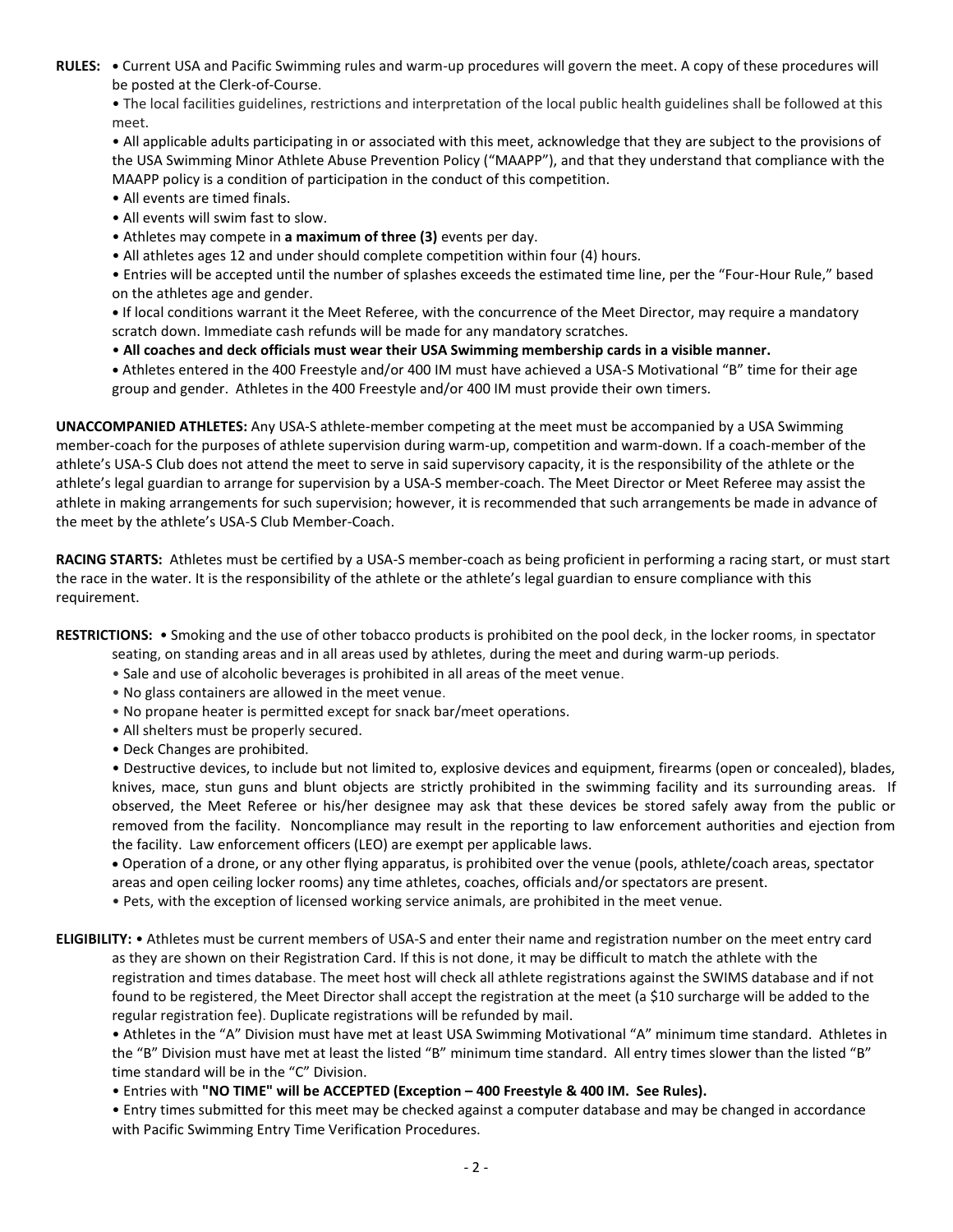- Athletes with a disability are welcome to attend this meet and should contact the Meet Director or Meet Referee regarding any special accommodations on entry times and seeding per Pacific Swimming policy. • Athletes 19 years of age and over may compete in the meet for time only, no awards. Such athletes must have met standards for the 17-18 age group.
- The athlete's age will be the age of the athlete on the first day of the meet.

**ENTRY PRIORITY:** Zone 1N athletes from ALTO, BSC, DACA, LO, MCAC, OCCA, PCCA, SOLO, SUNN entering online must do so by 11:59 PM Sunday, May 8<sup>th</sup> in order to receive priority acceptance to the meet. Surface mail entries must be postmarked by May 6<sup>th</sup> in order to receive priority acceptance to the meet. No athletes other than those from ALTO, BSC, DACA, LO, MCAC, OCCA, PCCA, SOLO, SUNN may enter the meet until the priority period has concluded.

**ENTRY FEES:** \$4.50 per event plus a \$14.00 participation fee per athlete. Entries will be rejected if payment is not sent at time of request. No refunds will be made, except mandatory scratch downs.

**ONLINE ENTRIES:** To enter online go to **[www.fastswims.com](http://www.fastswims.com/)** to receive an immediate entry confirmation. This method requires payment by credit card. FastSwims charges a processing fee for this service, 6.5% of the total Entry Fees plus \$0.75 per transaction, regardless of number of Athletes. Please note that the processing fee is a separate fee from the Entry Fees. If you do not wish to pay the processing fee, enter the meet using a mail entry. Entering online is a convenience, is completely voluntary, and is in no way required or expected of an Athlete by Pacific Swimming. Online entries will be accepted through **Sunday, May 15 th, 2022**, or until the meet has reached capacity, whichever comes first.

**MAILED OR HAND DELIVERED ENTRIES**: Entries must be on the attached consolidated entry form. Forms must be filled out completely and printed clearly with athlete's best time. Entries must be postmarked by midnight, Wednesday, **May 11 th , 2022** or hand delivered by 6:30 p.m. Friday, May 13<sup>th</sup>, 2022. No late entries will be accepted. Requests for confirmation of receipt of entries should include a self-addressed envelope.

| Make check payable to: De Anza Cupertino Aquatics (DACA) |                                                    |  |  |  |  |  |  |
|----------------------------------------------------------|----------------------------------------------------|--|--|--|--|--|--|
| <b>Mail entries to: DACA Meet Director</b>               | <b>Hand deliver entries to: DACA Meet Director</b> |  |  |  |  |  |  |
| 1080 S. De Anza Blvd.                                    | 1080 S. De Anza Blvd.                              |  |  |  |  |  |  |
| San Jose. CA 95129                                       | San Jose. CA 95129                                 |  |  |  |  |  |  |

**CHECK-IN:** The meet will be deck seeded. Athletes must check-in at the Clerk-of-Course. No event shall be closed more than 30 minutes before the scheduled start of the session. Close of check-in for all individual events shall be no more than 60 minutes before the estimated time of the start of the first heat of the event. Athletes who do not check in will not be seeded and will not be allowed to compete in that event.

**SCRATCHES:** Any athletes not reporting for or competing in an individual timed final event that they have checked in for shall not be penalized.

## **AWARDS:** None

**ADMISSION:** Free. Meet programs will not be available for purchase, but will be e-mailed to participating clubs.

**SNACK BAR & HOSPITALITY:** A snack bar will not be provided. Please plan accordingly. Generous and friendly hospitality provided for officials, and coaches.

**MISCELLANEOUS:** No overnight parking is allowed. Facilities will not be provided after meet hours. All participating clubs are expected to provide lane timers based upon the number of athletes registered to swim each day. Club timing lanes for Saturday and Sunday will be assigned and coaches will be notified of assignments during the week prior to the meet.

**MINIMUM OFFICIALS:** Clubs must follow Zone 1 North rules for providing officials. Each club must provide officials for each session according to the number of athletes entered in that session, following the table below. Clubs that do not provide sufficient officials must provide coaches to act in the place of officials.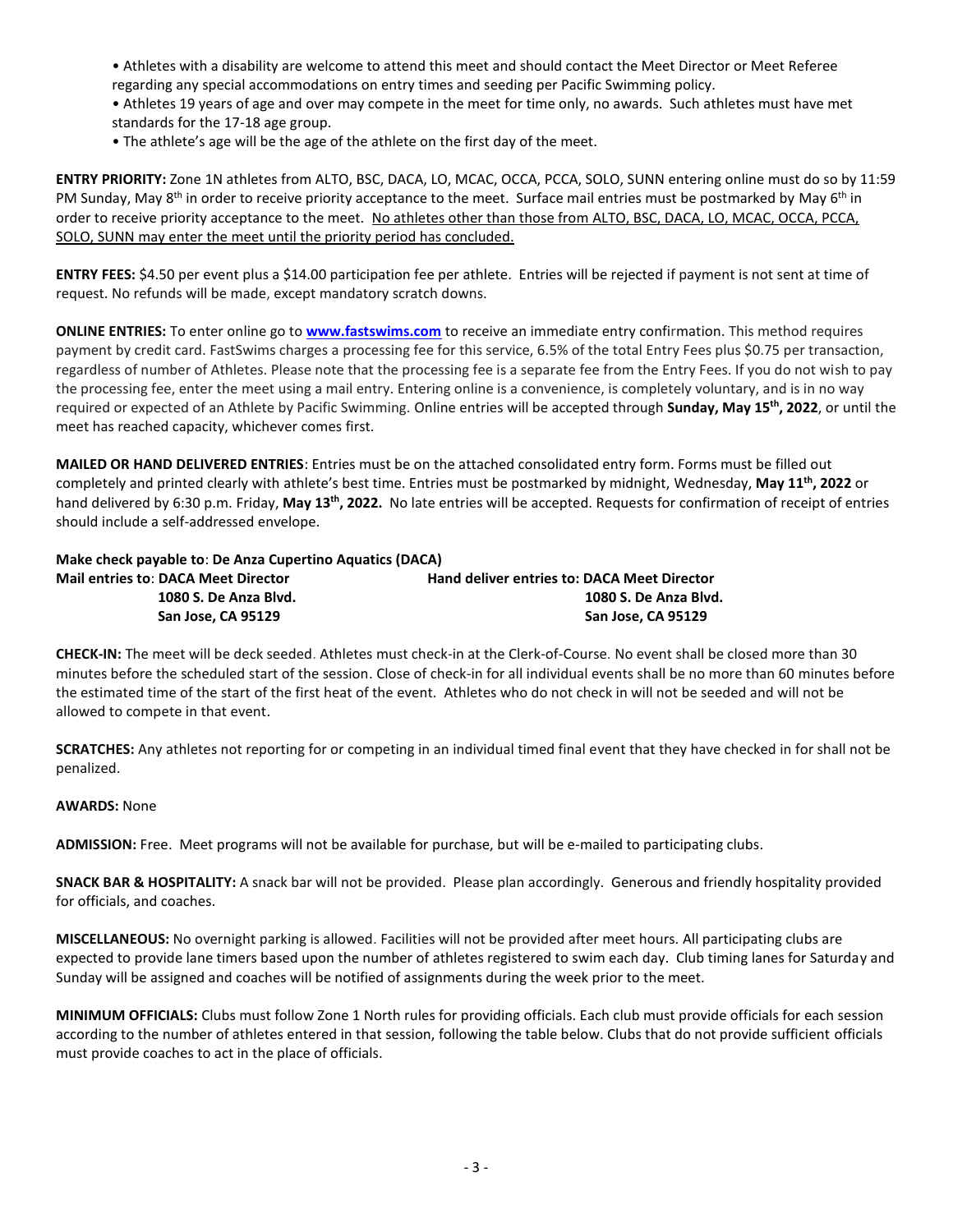| Club athletes entered in session | <b>Trained and carded officials requested</b> |  |  |  |  |
|----------------------------------|-----------------------------------------------|--|--|--|--|
| $1 - 10$                         |                                               |  |  |  |  |
| 11-25                            |                                               |  |  |  |  |
| 26-50                            |                                               |  |  |  |  |
| 51-75                            |                                               |  |  |  |  |
| 76-100                           |                                               |  |  |  |  |
| 100 or more                      | 5 and up (1 for every 25 athletes)            |  |  |  |  |

### **EVENT SUMMARY**

|        | <b>SATURDAY</b> |           |              | <b>SUNDAY</b> |              |              |          |  |  |
|--------|-----------------|-----------|--------------|---------------|--------------|--------------|----------|--|--|
| 8 & UN | $9 - 10$        | $11 - 12$ | $13 - 0$     |               | $9 - 10$     | $11 - 12$    | $13 - 0$ |  |  |
| 100 FR | 100 FR          | 100 FR    | 200 FR       | <b>50 FR</b>  | <b>50 FR</b> | 200 FR       | 100 FR   |  |  |
| 100 BR | 100 BR          | 100 BR    | 200 BR       | 100 BK        | 100 BK       | 50 BK        | 200 BK   |  |  |
| 50 BK  | 50 BK           | 200 BK    | 100 BK       |               | 100 FL       | 200 FL       | 100 BR   |  |  |
| 50 FL  | 50 FL           | 50 FL     | 100 FL       | <b>50 BR</b>  | <b>50 BR</b> | <b>50 FR</b> | 200 IM   |  |  |
|        | 400 FR          | 400 IM    | <b>50 FR</b> |               | 200 IM       | 200 IM       | 400 FR   |  |  |

### **EVENTS**

|                         | SATURDAY, MAY 21st                 |              |         | SUNDAY, MAY 22nd                   |  |  |  |
|-------------------------|------------------------------------|--------------|---------|------------------------------------|--|--|--|
|                         | AM Session - 11/12 Girls & 13 Over |              |         | AM Session - 11/12 Girls & 13 Ove  |  |  |  |
| GIRLS#                  | <b>EVENT</b>                       | <b>BOYS#</b> | GIRLS # | <b>EVENT</b>                       |  |  |  |
| $\mathbf{1}$            | 13 & O 200 FREE                    | $2^{\circ}$  | 41      | $11 - 12200$ FREE                  |  |  |  |
| $\overline{\mathbf{3}}$ | $11 - 12$ 100 FREE                 |              | 43      | 13 & O 100 FREE                    |  |  |  |
| 5                       | 13 & O 200 BREAST                  | 6            | 45      | $11 - 1250$ BACK                   |  |  |  |
| $\overline{\mathbf{z}}$ | 11-12 100 BREAST                   |              | 47      | 13 & O 200 BACK                    |  |  |  |
| 9                       | 13 & O 100 BACK                    | 10           | 49      | $11 - 12200$ FLY                   |  |  |  |
| 11                      | 11-12 200 BACK                     |              | 51      | 13 & O 100 BREAST                  |  |  |  |
| 13                      | 13 & O 100 FLY                     | 14           | 53      | $11 - 1250$ FREE                   |  |  |  |
| 15                      | $11 - 1250$ FLY                    |              | 55      | 13 & O 200 IM                      |  |  |  |
| 17                      | 13 & O 50 FREE                     | 18           | 57      | 11-12 200 IM                       |  |  |  |
| 19                      | $11 - 12$ 400 IM**                 |              | 59      | 13 & O 400 FREE**                  |  |  |  |
|                         |                                    |              |         | <b>SESSION B</b>                   |  |  |  |
|                         | PM SESSION - 11/12 Boys & 10 Under |              |         | PM SESSION - 11/12 Boys & 10 Under |  |  |  |
|                         | $11 - 12$ 100 FREE                 | 22           |         | $11 - 12200$ FREE                  |  |  |  |
| 23                      | 10 & U 100 FREE                    | 24           | 63      | 10 & U 50 FREE                     |  |  |  |
|                         | 11-12 100 BREAST                   | 26           |         | 11-12 50 BACK                      |  |  |  |
| 27                      | 10 & U 100 BREAST                  | 28           | 67      | 10 & U 100 BACK                    |  |  |  |
|                         | 11-12 200 BACK                     | 30           |         | $11 - 12$ 200 FLY                  |  |  |  |
| 31                      | 10 & U 50 BACK                     | 32           | 71      | 9 - 10 100 FLY                     |  |  |  |
|                         | $11 - 1250$ FLY                    | 34           |         | $11 - 1250$ FREE                   |  |  |  |
| 35                      | 10 & U 50 FLY                      | 36           | 75      | 10 & U 50 BREAST                   |  |  |  |
|                         | $11 - 12$ 400 IM**                 | 38           |         | $11 - 12200$ IM                    |  |  |  |
| 39                      | 9-10 400 FREE**                    | 40           | 79      | $9 - 10200$ IM                     |  |  |  |

|                         | SATURDAY, MAY 21st                 |                |                | SUNDAY, MAY 22nd                   |              |  |
|-------------------------|------------------------------------|----------------|----------------|------------------------------------|--------------|--|
|                         | AM Session - 11/12 Girls & 13 Over |                |                | AM Session - 11/12 Girls & 13 Ove  |              |  |
| GIRLS#                  | <b>BOYS#</b><br><b>EVENT</b>       |                | <b>GIRLS #</b> | <b>EVENT</b>                       | <b>BOYS#</b> |  |
| $\mathbf{1}$            | 13 & O 200 FREE                    | $\overline{2}$ | 41             | $11 - 12200$ FREE                  |              |  |
| $\overline{\mathbf{3}}$ | $11 - 12$ 100 FREE                 |                | 43             | 13 & O 100 FREE                    | 44           |  |
| 5                       | 13 & O 200 BREAST                  | 6              | 45             | 11-12 50 BACK                      |              |  |
| $\overline{\mathbf{z}}$ | 11-12 100 BREAST                   |                | 47             | 13 & O 200 BACK                    | 48           |  |
| 9                       | 13 & O 100 BACK                    | 10             | 49             | 11-12 200 FLY                      |              |  |
| 11                      | 11-12 200 BACK                     |                | 51             | 13 & O 100 BREAST                  | 52           |  |
| 13                      | 13 & O 100 FLY                     | 14             | 53             | $11 - 1250$ FREE                   |              |  |
| 15                      | $11 - 1250$ FLY                    |                | 55             | 13 & O 200 IM                      | 56           |  |
| 17                      | 13 & O 50 FREE                     | 18             | 57             | $11 - 12200$ IM                    |              |  |
| 19                      | $11 - 12$ 400 IM**                 |                | 59             | 13 & O 400 FREE**                  | 60           |  |
|                         |                                    |                |                | <b>SESSION B</b>                   |              |  |
|                         | PM SESSION - 11/12 Boys & 10 Under |                |                | PM SESSION - 11/12 Boys & 10 Under |              |  |
|                         | $11 - 12$ 100 FREE                 | 22             |                | $11 - 12$ 200 FREE                 | 62           |  |
| 23                      | 10 & U 100 FREE                    | 24             | 63             | 10 & U 50 FREE                     | 64           |  |
|                         | 11-12 100 BREAST                   | 26             |                | $11 - 1250$ BACK                   | 66           |  |
| 27                      | 10 & U 100 BREAST                  | 28             | 67             | 10 & U 100 BACK                    | 68           |  |
|                         | 11-12 200 BACK                     | 30             |                | $11 - 12200$ FLY                   | 70           |  |
| 31                      | 10 & U 50 BACK                     | 32             | 71             | 9 - 10 100 FLY                     | 72           |  |
|                         | $11 - 1250$ FLY                    | 34             |                | $11 - 1250$ FREE                   | 74           |  |
| 35                      | 10 & U 50 FLY                      | 36             | 75             | 10 & U 50 BREAST                   | 76           |  |
|                         | $11 - 12$ 400 IM**                 | 38             |                | $11 - 12200$ IM                    | 78           |  |
| 39                      | 9-10 400 FREE**                    | 40             | 79             | $9 - 10200$ IM                     | 80           |  |

\*\* Athletes entered in the 400 Freestyle and/or 400 IM must have achieved a USA-S Motivational "B" time for their age group and gender. Athletes in the 400 Freestyle and/or 400 IM must provide their own timers.

Use the following URL to find the time standards: <http://www.pacswim.org/swim-meet-times/standards>